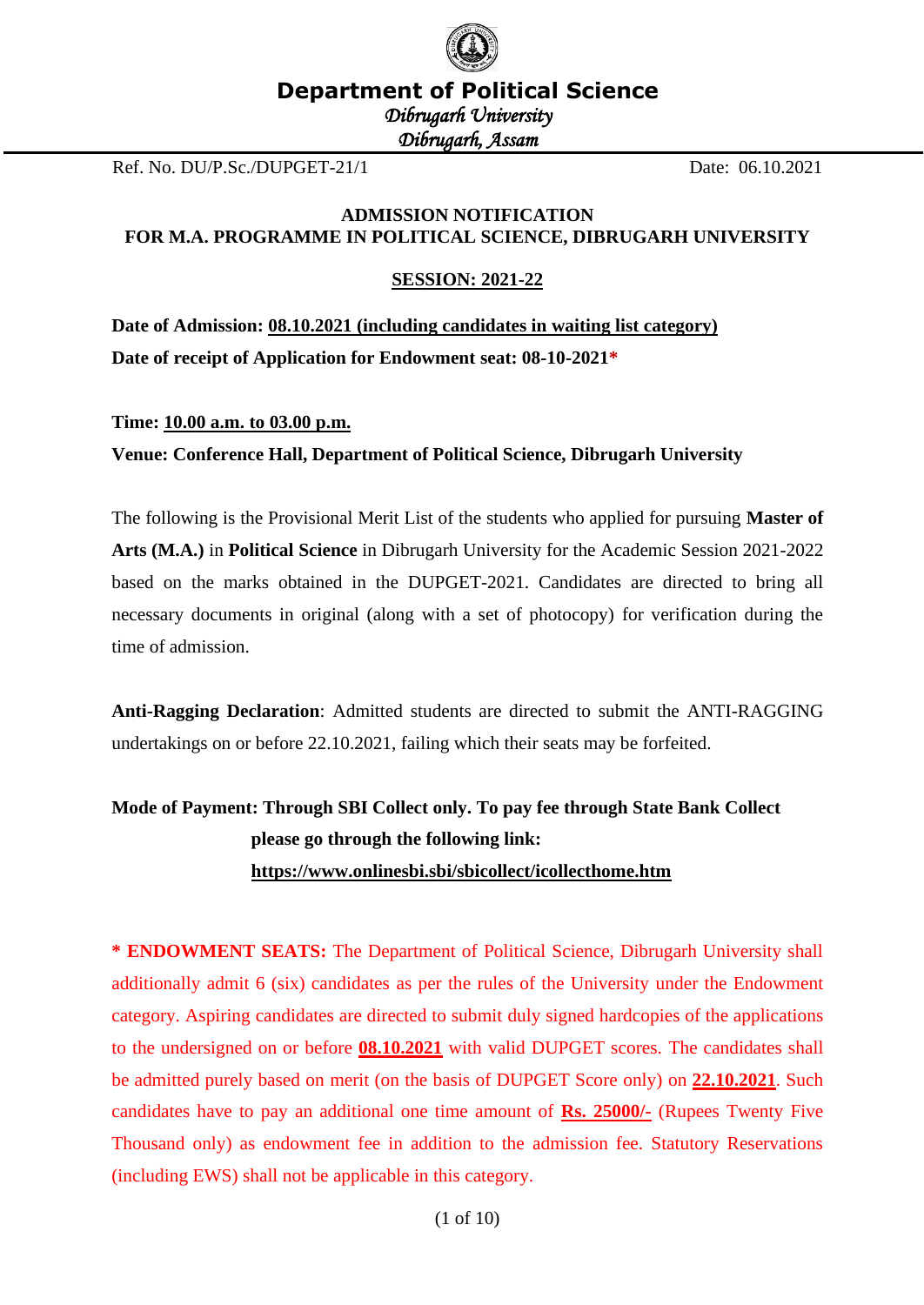

*Dibrugarh University* 

*Dibrugarh, Assam* 

Ref. No. DU/P.Sc./DUPGET-21/1 Date: 06.10.2021

### **Notes:**

- *1. This list is for immediate reference only. In case of any discrepancy, the University reserves the right to modify or cancel this list. This list is Provisional and it does not automatically imply admission.*
- *2. Please follow the Notification issued by the University related to the Payment of Admission and other Fees during the time of admission.*
- *3.* The candidates provisionally selected for Admission (under any category) shall have to bring the following documents on the date of admission:
	- i) A print copy of the *Online Application* submitted along with the photocopies of all relevant testimonials.
	- ii) DUPGET 2021 *Score Card*.
	- iii) *Domicile Certificate/Permanent Residence Certificate (PRC) of Assam for claiming the fee waiving benefit and Statutory Reservation.*
	- iv) *Undertaking on 'Provisional Admission' (Format of undertaking is available in the University website).*
	- v) All documents in *original* for producing before the Admission Committee.
	- vi) **The Admission Fee, Course Fee,** etc. (wherever applicable as per the Fee Structure given in the website).
	- vii) **The Admission Fee, Course Fee, etc. (wherever applicable) is to be paid by the candidates at the time of admission through SBI Collect only.**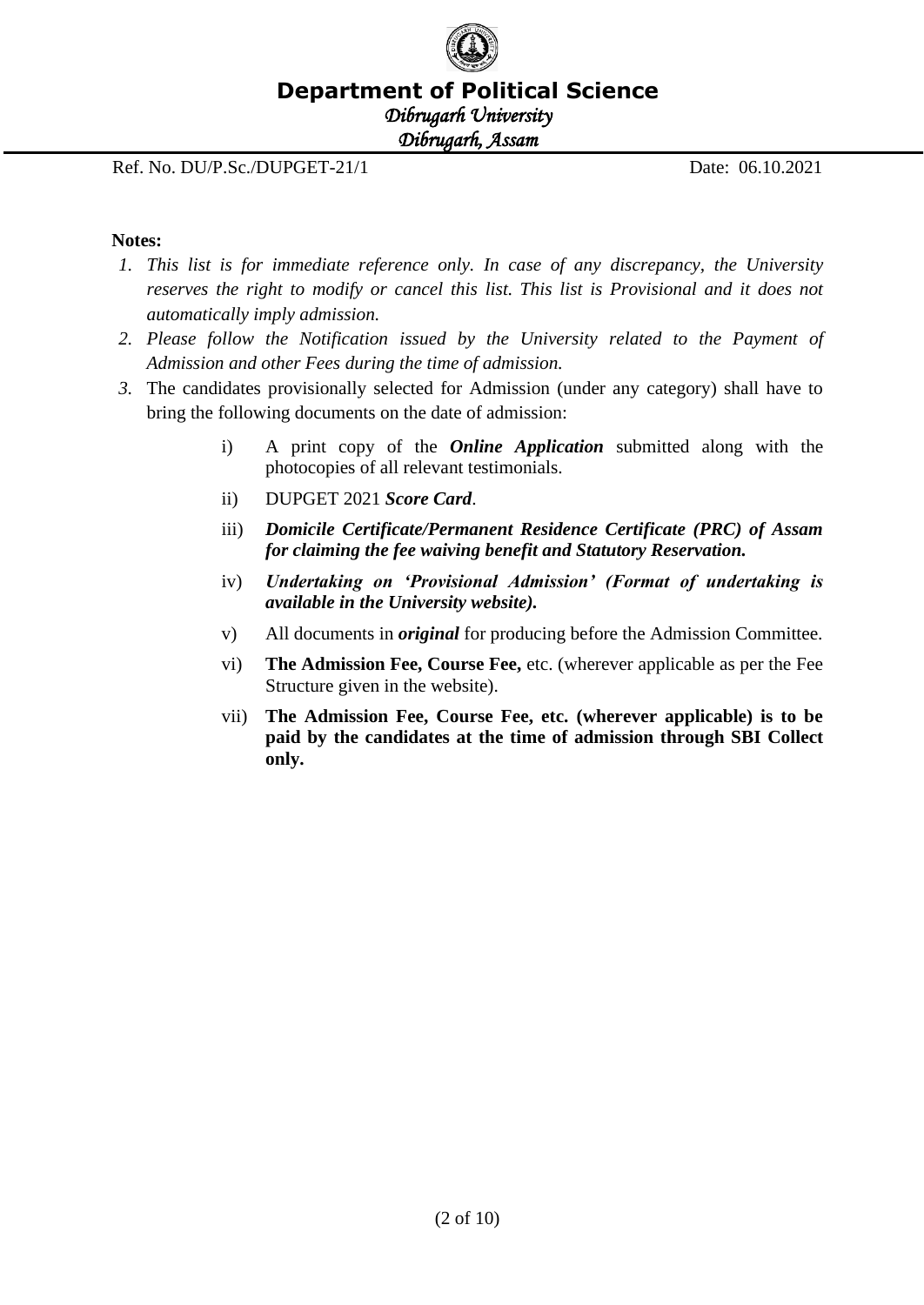

*Dibrugarh University* 

*Dibrugarh, Assam* 

Ref. No. DU/P.Sc./DUPGET-21/1 Date: 06.10.2021

### **PROVISIONAL MERIT LIST**

### **A. 80% SEATS: RESERVED FOR AFFILITAED AND AUTONMOUS COLLEGES UNDER DIBRUGARH UNIVERSITY**

#### **1. OPEN CATEGORY**

| Sl. No.        | <b>Name</b>               | <b>DUPGET Score</b> |
|----------------|---------------------------|---------------------|
| 1              | Purna Kanta Taye          | 78                  |
| $\overline{2}$ | Dikhya Rani Gogoi         | 70.75               |
| $\overline{3}$ | Kalyanee Bhuyan           | 68.25               |
| $\overline{4}$ | Upasana Hazarika          | 63.25               |
| 5              | Prajalita Mahanta         | 60.75               |
| 6              | Sanchita Saikia           | 60.50               |
| $\overline{7}$ | <b>Shashwat Bortamuly</b> | 59.75               |
| 8              | Samridhi Saikia           | 59.25               |
| 9              | Bornali Das               | 58.50               |
| 10             | Surakshyana Gogoi         | 58.50               |
| 11             | Masuda Ferdousi           | 57.25               |
| 12             | Rashmi Saikia             | 56.25               |
| 13             | Bidisha Hazarika          | 55                  |
| 14             | Rashmi Rekha Saikia       | 54                  |
| 15             | Arifa Aktara Begum        | 52.75               |
| 16             | Noruttom Gogoi            | 52.50               |
| 17             | Mayuri Borgohain          | 52                  |
| 18             | Mriganku Deka             | 51.50               |
| 19             | Rittika Bhagawati         | 51.50               |
| 20             | Rimjim Dutta              | 51.25               |
| 21             | Dipika Borah              | 49.75               |
| 22             | Dimpi Chutia              | 49.50               |
| 23             | Padma Bora                | 48.75               |
| 24             | Rebina Yesmin             | 48.75               |
| 25             | Sangita Chaurasia         | 48.50               |
| 26             | Richa Nowholia            | 48.50               |
| 27             | Jyotshna Saikia           | 48.00               |
| 28             | <b>Ankur Rabidas</b>      | 47.75               |
| 29             | <b>Tonmoy Baruah</b>      | 47.50               |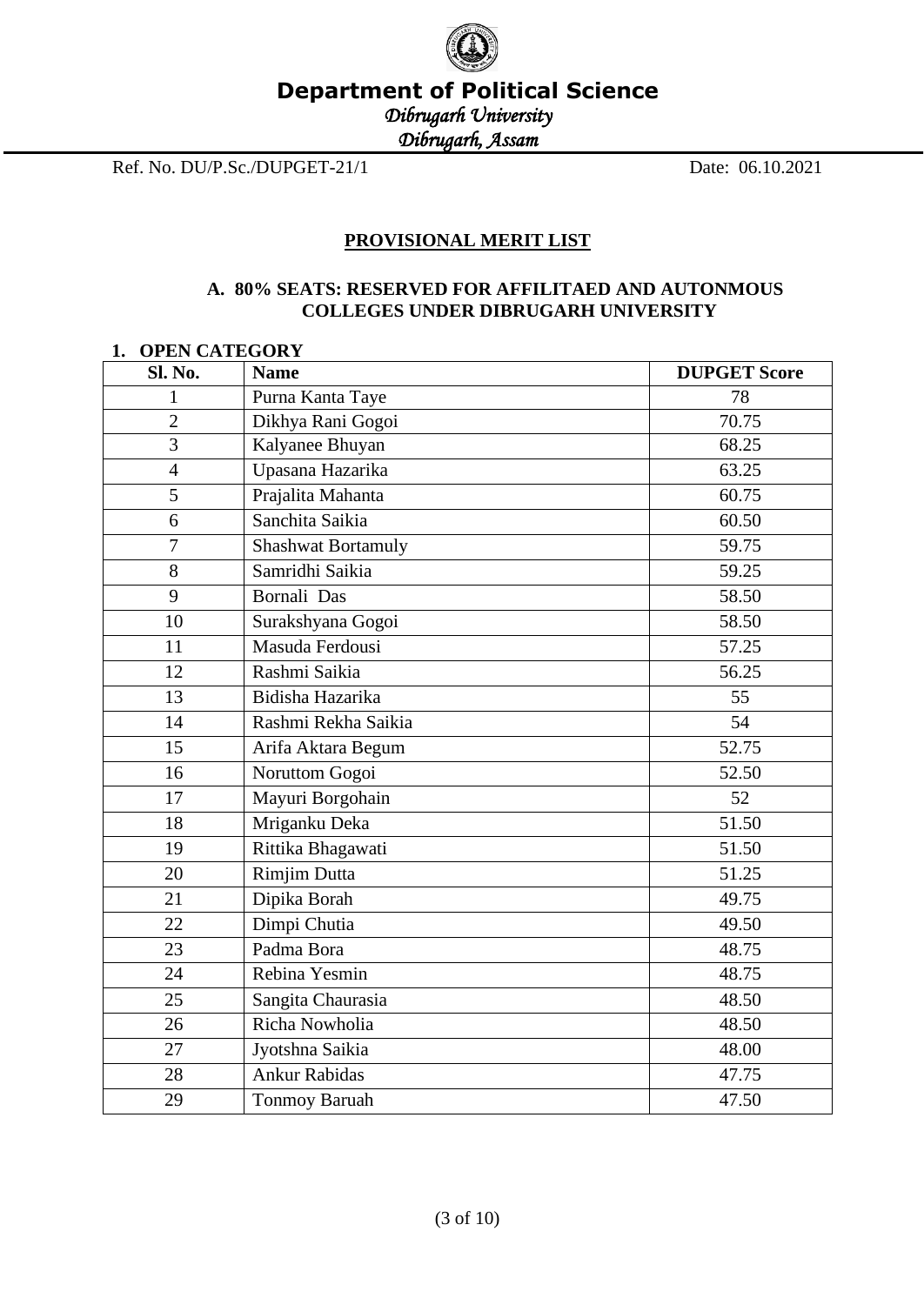

*Dibrugarh University* 

*Dibrugarh, Assam* 

Ref. No. DU/P.Sc./DUPGET-21/1 Date: 06.10.2021

# **2. STATUTORY RESERVATION (Applicable for permanent residents of Assam only):**

### **(a) OBC/MOBC**

| <b>Sl. No.</b> | <b>Name</b>            | Category | <b>DUPGET Score</b> |
|----------------|------------------------|----------|---------------------|
|                | Baisnavi Hazarika      | OBC/MOBC | 47.50               |
|                | Deepjyoti Neog         | OBC/MOBC | 47                  |
|                | Himadri Gogoi          | OBC/MOBC | 46.25               |
|                | Krishna Gogoi          | OBC/MOBC | 46.25               |
|                | Koushik Krishnan Dutta | OBC/MOBC | 45.75               |
|                | Mintu Borah            | OBC/MOBC | 45.25               |

### **(b) SCHEDULED CASTE (SC)**

| <b>Sl. No.</b> | <b>Name</b>           | Category  | <b>DUPGET Score</b> |
|----------------|-----------------------|-----------|---------------------|
|                | Swagata Dhar Bhowmick | <b>SC</b> | 41.50               |
|                | Dipjyoti Das          | <b>SC</b> |                     |
|                | Sanu Das              | SС        | 36.25               |

### **(c) SCHEDULED TRIBE (PLAINS)**

| <b>Sl. No.</b> | <b>Name</b>           | <b>Category</b> | <b>DUPGET Score</b> |
|----------------|-----------------------|-----------------|---------------------|
|                | Monjit Thengal        | ST(P)           | 40.50               |
|                | Madhu Panyang         | ST(P)           | 39.50               |
|                | Prostuti Patir        | ST(P)           | 38.25               |
|                | Padum Loing           | ST(P)           | 35.25               |
| $5*$           | <b>Ranjit Panging</b> | ST(P)           | 35                  |
|                | <b>Torun Doley</b>    | ST(P)           |                     |

**\* The order of merit shall be decided on the basis of final B.A. Marks/ H.S. Marks.** 

### **(d) SCHEDULED TRIBE (HILLS)**

| Sl. No. | <b>Name</b>       | <b>Category</b> | <b>DUPGET Score</b> |
|---------|-------------------|-----------------|---------------------|
|         | Shwamathi Chowhai | ST(H)           | 29.25               |
|         | Rojoni Beypi      | ST(H)           | 20.75               |

### **3. EWS CATEGORY (SUPERNUMERARY)**

| <b>Sl. No.</b> | <b>Name</b>            | <b>DUPGET Score</b> |
|----------------|------------------------|---------------------|
|                | Jenifa Yasmin          | 46.25               |
|                | Himangshu Baruah       | 46.25               |
|                | Jyoti Upadhayay        |                     |
|                | Himadri Tanaya Mahanta | 42.25               |
|                | Swapna Begam           |                     |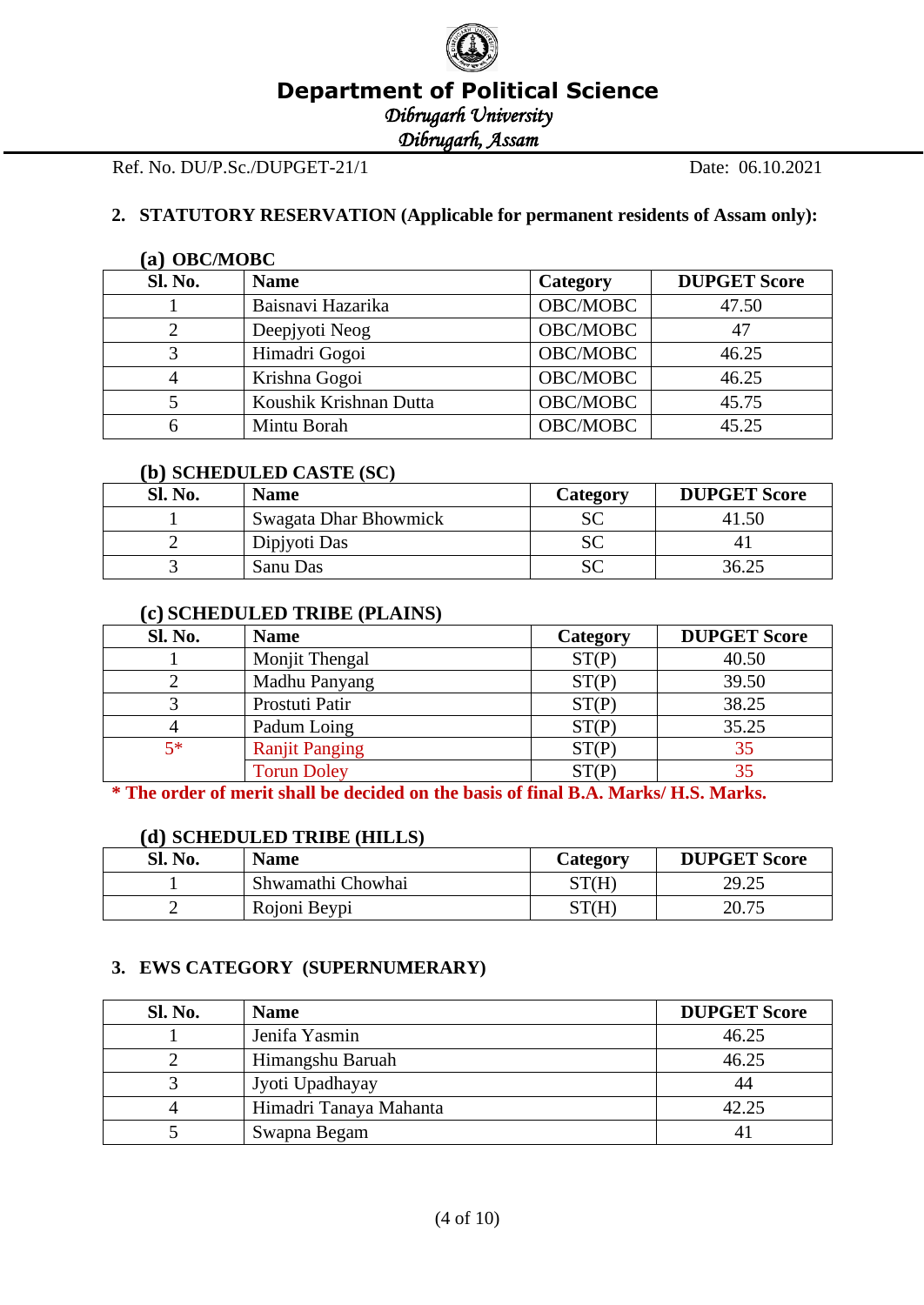

*Dibrugarh University* 

*Dibrugarh, Assam* 

Ref. No. DU/P.Sc./DUPGET-21/1 Date: 06.10.2021

### **4. CENTRAL QUOTA: (a) Differently Abled**

| C1<br>Sl. No. | <b>Name</b>    | <b>DUPGET Score</b> |
|---------------|----------------|---------------------|
|               | Alokesh Saikia | າ1 າ<<br>41.4J      |

### **(b) Local Gaon Panchyat**

| Sl. No. | Name        | <b>DUPGET Score</b> |
|---------|-------------|---------------------|
|         | Manjula Das | າວ<br>20.J          |

### **(c) Tea and Ex-Tea Community**

| <b>Sl. No.</b> | <b>Name</b>                        | <b>DUPGET Score</b> |
|----------------|------------------------------------|---------------------|
|                | $\cdot$ $\cdot$<br>Lilaboti Bhumij | 36.5                |

### **(d) Sons and Daughters of Dibrugarh University Employees (Supernumerary)**

| Sl. No. | Name        | <b>DUPGET Score</b> |
|---------|-------------|---------------------|
|         | Disha Gogoi | ٦c<br>ر ب           |

# **WAITING LIST**

### **A. 80% SEATS: RESERVED FOR AFFILITAED AND AUTONMOUS COLLEGES UNDER DIBRUGARH UNIVERSITY**

### **1. OPEN CATEGORY**

| Sl. No. | <b>Name</b>                   | <b>DUPGET Marks</b> |
|---------|-------------------------------|---------------------|
|         | Sangita Deka                  | 46.75               |
| 2       | Himadri Gogoi (OBC)*          | 46.25               |
| 3       | Krishna Gogoi (OBC)*          | 46.25               |
| 4       | Himangshu Baruah              | 46.25               |
|         | Jenifa Yasmin (EWS)*          | 46.25               |
| 6       | Koushik Krishnan Dutta (OBC)* | 45.75               |
| 7       | Mintu Borah (OBC)*            | 45.25               |
| 8       | Pompi Boruah                  | 44.75               |
| 9       | Aditya Bora                   | 44.25               |
| 10      | Jyoti Upadhayay               | 44                  |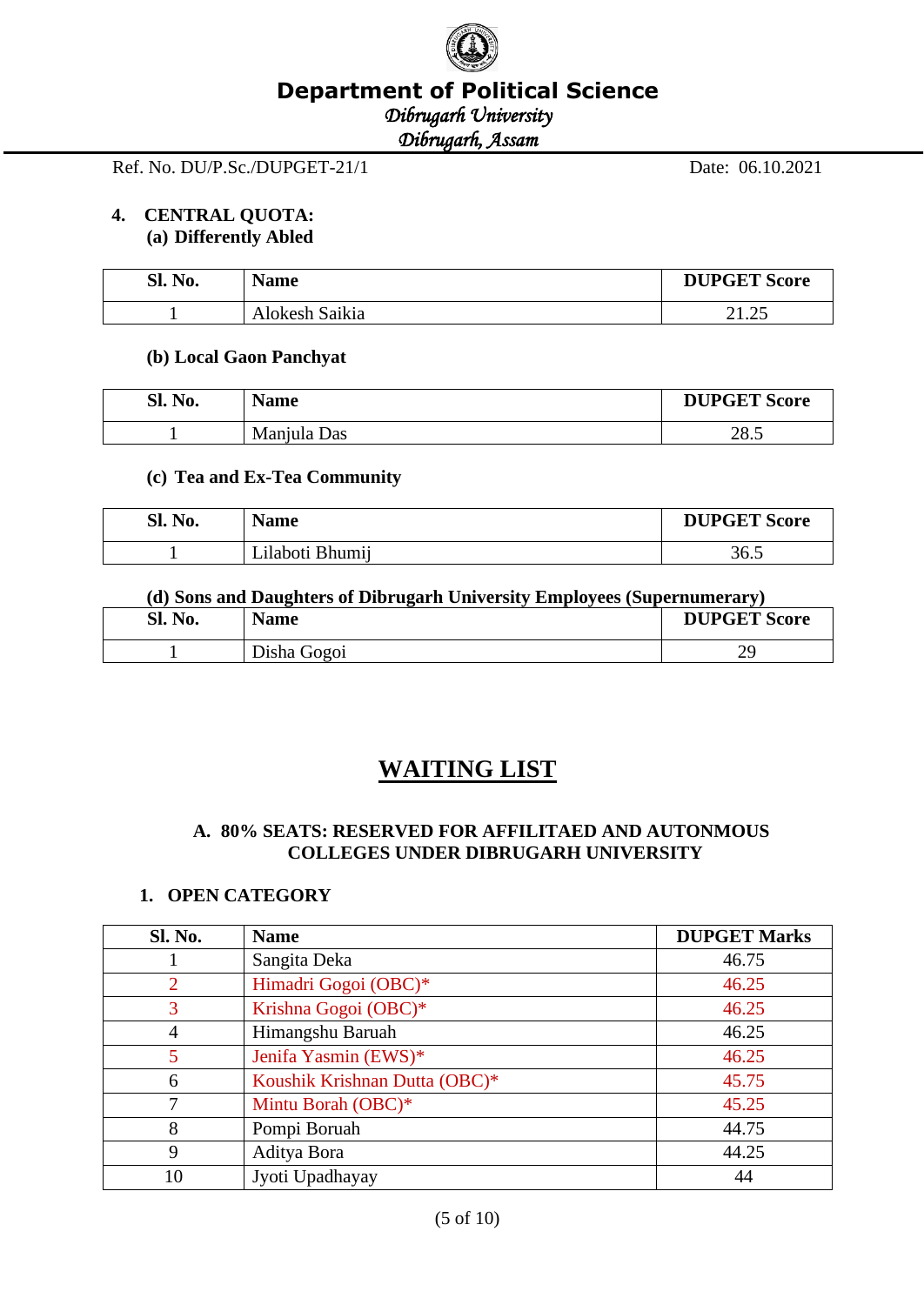

*Dibrugarh University* 

*Dibrugarh, Assam* 

Ref. No. DU/P.Sc./DUPGET-21/1 Date: 06.10.2021

|     | Parishmita Choudhury    |       |
|-----|-------------------------|-------|
| 12. | Madhushmita Devi        | 44    |
| 13  | Debabrata Bhattacharjee | 43.50 |
| 14  | Kahkasha Parveen        | 43    |
| 15  | Anamika Gogoi           | 43    |
| 16  | <b>Pratap Chetry</b>    | 42.75 |
| 17  | Rituraj Gogoi           | 42.75 |
| 18  | Jintimoni Chiring       | 42.75 |
| 19  | Himadri Tanaya Mahanta  | 42.25 |

**\* These candidates have been provisionally shortlisted in the categories mentioned in the parentheses. Vacancies (if any) in the Open category shall be filled from this list in order of merit.**

### **2. STATUTORY RESERVATION (Applicable for permanent residents of Assam only):**

| <b>OBC/MOBC</b><br>(a) |                       |          |                     |
|------------------------|-----------------------|----------|---------------------|
| <b>Sl. No.</b>         | <b>Name</b>           | Category | <b>DUPGET Marks</b> |
|                        | Aditya Bora           | OBC/MOBC | 44.25               |
| $\overline{2}$         | Madhushmita Devi      | OBC/MOBC | 44                  |
| 3                      | Anamika Gogoi         | OBC/MOBC | 43                  |
| $\overline{4}$         | <b>Pratap Chetry</b>  | OBC/MOBC | 42.75               |
| 5                      | Rituraj Gogoi         | OBC/MOBC | 42.75               |
| 6                      | Jintimoni Chiring     | OBC/MOBC | 42.75               |
| 7                      | Pranjoli Paul         | OBC/MOBC | 42.25               |
| 8                      | Priyanka Dey          | OBC/MOBC | 42                  |
| 9                      | Nilotpol Nath         | OBC/MOBC | 41.75               |
| 10                     | Dixita Borboruah      | OBC/MOBC | 41.50               |
| 11                     | Rajashri Chamuah      | OBC/MOBC | 41.50               |
| 12                     | Jahnabi Gogoi         | OBC/MOBC | 41.50               |
| 13                     | Madhusmita Buragohain | OBC/MOBC | 40.25               |
| 14                     | Debajani Gogoi        | OBC/MOBC | 39.75               |
| 15                     | Chittaranjan Nath     | OBC/MOBC | 39.50               |
| 16                     | Sumon Gogoi           | OBC/MOBC | 39                  |

#### **(b) SCHEDULED CASTE (SC)**

| <b>Sl. No.</b> | <b>Name</b>  | Category  | <b>DUPGET Score</b> |
|----------------|--------------|-----------|---------------------|
|                | Debabrat Das | <b>SC</b> | 35.25               |
|                | Ananya Das   | <b>SC</b> | 34.50               |
|                | Priva Das    | <b>SC</b> | 33.75               |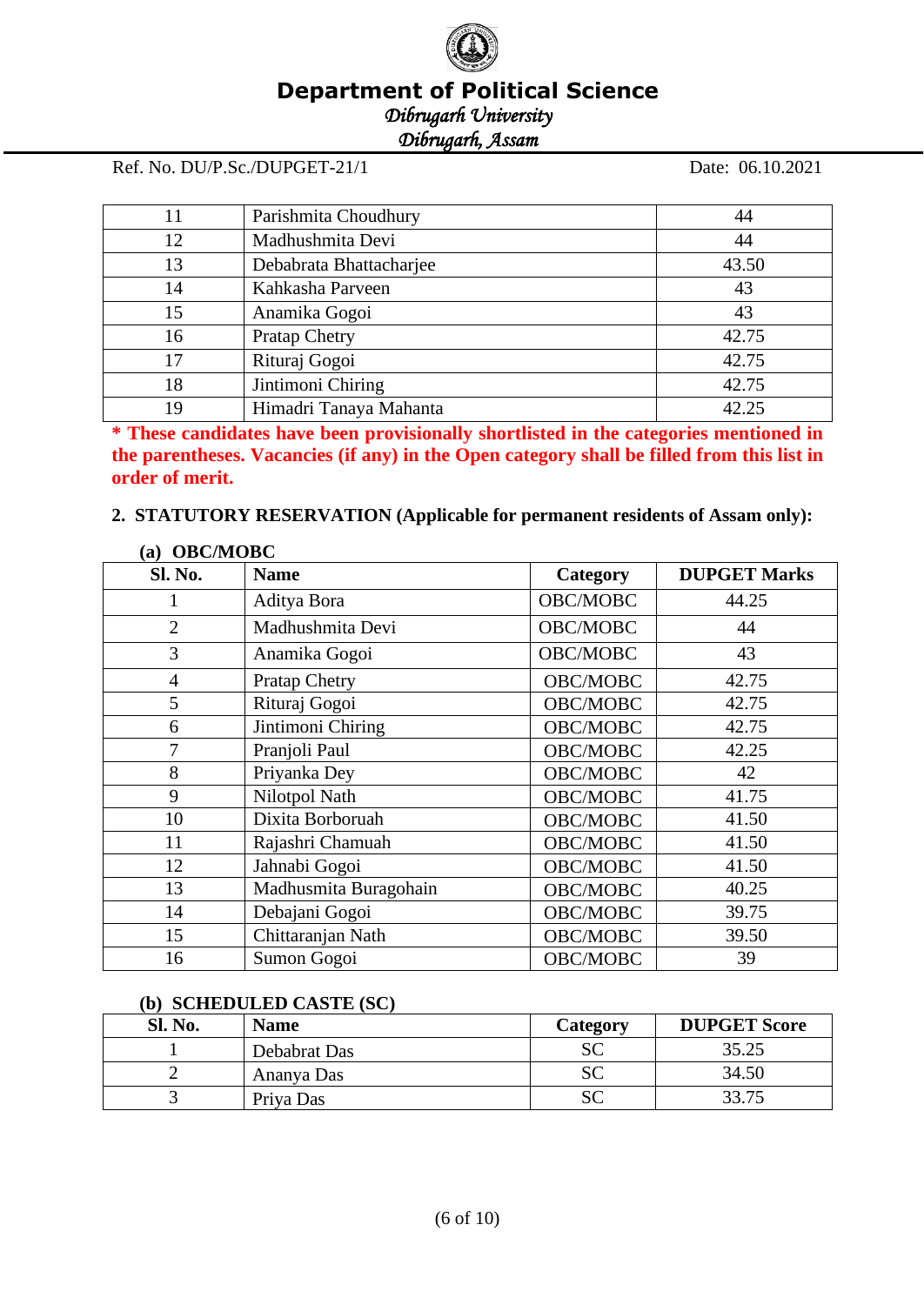

*Dibrugarh University* 

*Dibrugarh, Assam* 

Ref. No. DU/P.Sc./DUPGET-21/1 Date: 06.10.2021

# **(c) SCHEDULED TRIBE (PLAINS)**

| <b>Sl. No.</b> | <b>Name</b>           | Category | <b>DUPGET Score</b> |
|----------------|-----------------------|----------|---------------------|
|                | Ranjit Panging*       | ST(P)    | 35                  |
| $\mathcal{D}$  | Torun Doley*          | ST(P)    | 35                  |
| 2              | Phiruj Doley          | ST(P)    | 34.50               |
| 3              | Bhuyashi Medok        | ST(P)    | 30.75               |
| $\overline{4}$ | Rimpi Moyee Morang    | ST(P)    | 30.50               |
| 5              | Trishna Devi Bokalial | ST(P)    | 30.25               |
| 6              | Raj Kumar Mili        | ST(P)    | 30.25               |
|                | Joyshree Kagyung      | ST(P)    | 30                  |

**\* The order of merit shall be decided on the basis of final BA Marks.**

### **(d) SCHEDULED TRIBE (HILLS)**

| Sl. No. | <b>Name</b>        | <b>Category</b> | <b>DUPGET Score</b> |
|---------|--------------------|-----------------|---------------------|
|         | Karina Shyam       | ST(H)           |                     |
|         | Merychrist Engtipi | ST(H)           | 7 75<br>ل∠.         |

### **3. EWS CATEGORY (SUPERNUMERARY)**

| Sl. No. | <b>Name</b>            | <b>DUPGET Score</b> |
|---------|------------------------|---------------------|
|         | Himangshu Baruah       | 46.25               |
|         | Jyoti Upadhayay        | 44                  |
| 3       | Himadri Tanaya Mahanta | 42.25               |
| 4       | Swapna Begam           | 41                  |
|         | Rashmi Borah           | 39.75               |
| 6       | Sabiha Ismat           | 39.50               |
|         | Barlina Garg           | 39.25               |
| 8       | Darshan Jyoti Bhuyan   | 38.75               |
|         | Fatima Begum           | 37.75               |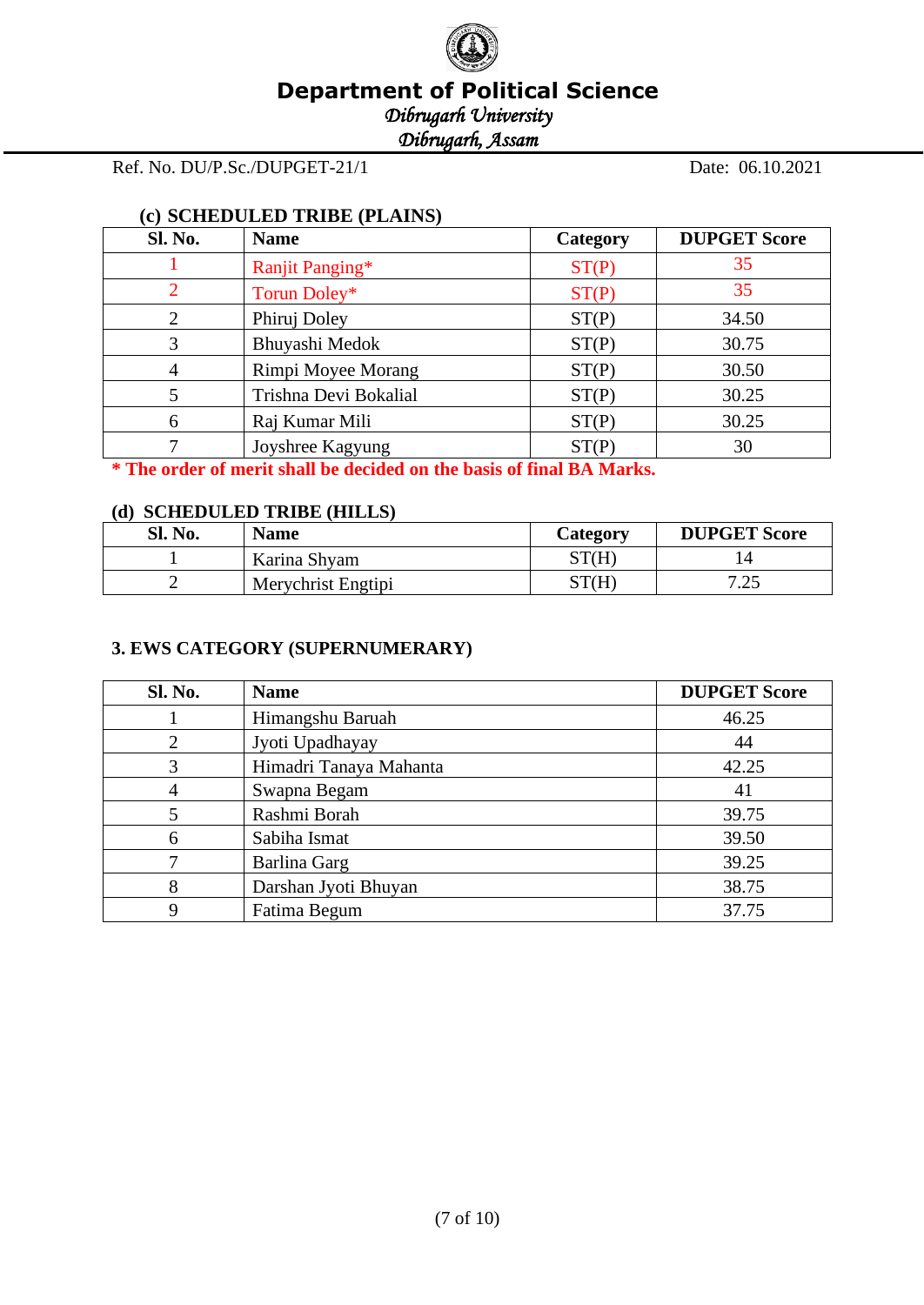

*Dibrugarh University* 

*Dibrugarh, Assam* 

Ref. No. DU/P.Sc./DUPGET-21/1 Date: 06.10.2021

## **B. 20% SEATS: RESERVED FOR CANDIDATES OF OTHER UNIVERSITIES**

## **1. OPEN CATEGORY**

| <b>Sl. No.</b> | <b>Name</b>         | <b>DUPGET Score</b> |
|----------------|---------------------|---------------------|
|                | Ankita Dutta        | 79.75               |
|                | Naznin Zaman        | 75                  |
|                | Nabajit Nath        | 75                  |
|                | Aditya Kamal Phukan | 71.75               |
|                | Hemanga Gogoi       |                     |
|                | Violina Mahanta     |                     |

### **2. STATUTORY RESERVATION:**

### **(a) OBC/MOBC**

| <b>Sl. No.</b> | <b>Name</b>     | Category | <b>DUPGET Score</b> |
|----------------|-----------------|----------|---------------------|
|                | Anuradha Chetry | OBC      | 68.25               |
|                | Priyanka Chetry | OBC      |                     |

### **(b) SCHEDULED CASTE**

| <b>Sl. No.</b> | <b>Name</b>   | <i>Category</i> | <b>DUPGET Score</b> |
|----------------|---------------|-----------------|---------------------|
|                | Kashyapee Das | υC              | ΔC                  |

### **(c) SCHEDULED TRIBE (PLAINS)**

| Sl. No. | - -<br><b>Name</b> | $\mathcal{L}$ ategory | <b>DUPGET Score</b> |
|---------|--------------------|-----------------------|---------------------|
|         | Surabhi Narzary    | CT/D`<br>ັ<br>. .     | 62.50               |

### **(d) SCHEDULED TRIBE (HILLS)**

| Sl. No. | Name  | <b>Category</b> | <b>DUPGET Score</b> |
|---------|-------|-----------------|---------------------|
|         | acant |                 |                     |

**\* Since there is no eligible candidate in this category, hence the vacancy shall be filled up from the Merit waiting list of the Open Category of 80% seats as per the rules of the University.** 

### **3. EWS CATEGORY**

| <b>Sl. No.</b> | <b>Name</b>              | <b>DUPGET Score</b> |
|----------------|--------------------------|---------------------|
|                | Priyanka Kumari Kushwaha | 65.50               |

### **4. Central Quota (NCC)**

| No.<br>Sl. | √ame                 | <b>DUPGET Score</b> |
|------------|----------------------|---------------------|
|            | Basumatary<br>Babita | ົ<br>33.J           |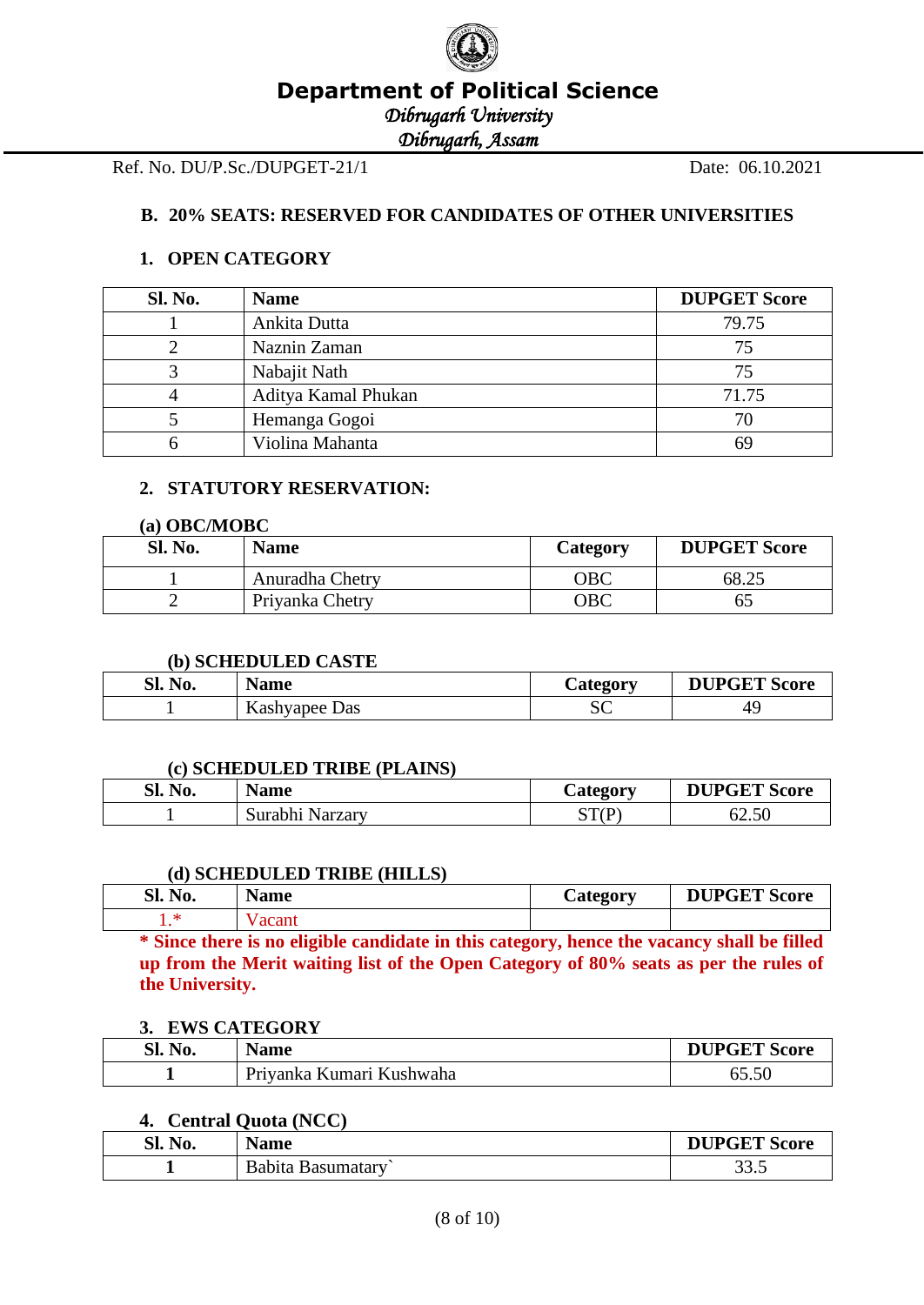

*Dibrugarh University* 

*Dibrugarh, Assam* 

Ref. No. DU/P.Sc./DUPGET-21/1 Date: 06.10.2021

## **WAITING LIST**

### **B. 20% SEATS: RESERVED FOR CANDIDATES OF OTHER UNIVERSITIES**

### **1. OPEN CATEGORY**

| Sl. No.        | <b>Name</b>                     | <b>DUPGET Score</b> |
|----------------|---------------------------------|---------------------|
|                | Priyanka Kumari Kushwaha (EWS)* | 65.50               |
| $\overline{2}$ | Priyanka Chetry (OBC)*          | 65                  |
| 3              | Udipta Saikia (OBC)             | 62.75               |
| 4              | Surabhi Narzary (ST (P))*       | 62.50               |
| 5              | Deepjyoti Tirkey                | 60.75               |
| 6              | Barasha Barman                  | 60.25               |
| 7              | Dolismita Borah                 | 60                  |
| 8              | Abhijit Baruah                  | 59                  |
| 9              | Chayanika Devi                  | 56.75               |
| 10             | Violeena Roy                    | 55.25               |
| 11             | Alina Begum                     | 54.25               |
| 12             | Rainy Saikia                    | 54                  |
| 13             | Abhijit Nayak                   | 52.50               |

**\* These candidates have been provisionally shortlisted in the categories mentioned in the parentheses. Vacancies (if any) in the Open category shall be filled from this list in order of merit.**

### **2. STATUTORY RESERVATION:**

### **(a) OBC/MOBC**

| <b>Sl. No.</b> | <b>Name</b>      | <b>Category</b> | <b>DUPGET Score</b> |
|----------------|------------------|-----------------|---------------------|
|                | Udipta Saikia    | <b>OBC</b>      | 62.75               |
|                | Deepiyoti Tirkey | OBC/MOBC        | 60.75               |
|                | Dolismita Borah  | OBC/MOBC        | 60                  |
|                | Abhijit Baruah   | OBC/MOBC        | 59.00               |
|                | Chayanika Devi   | OBC/MOBC        | 56.75               |
| h              | Violeena Roy     | OBC/MOBC        | 55.25               |

### **(b) SCHEDULED CASTE**

| $SL_1$<br>No. | <b>Name</b>   | Category   | <b>DUPGET Score</b> |
|---------------|---------------|------------|---------------------|
|               | Priyatoma Das | cσ<br>باد  | 44.75               |
|               | Borsha Borah  | C O<br>باد | າ 1 າ 2             |